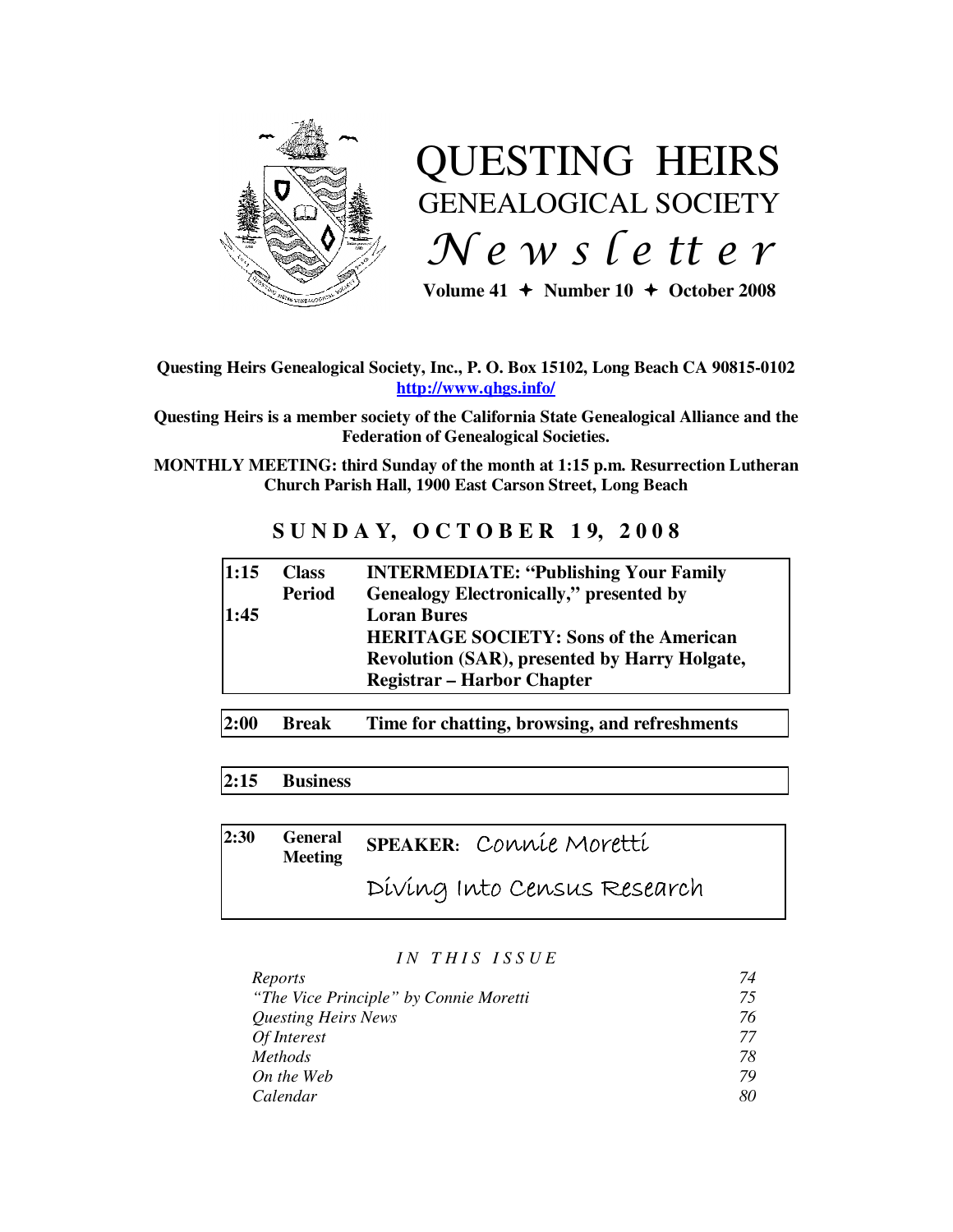*Page 74 Questing Heirs Genealogical Society Newsletter, Volume 41, Number 10 October 2008*

## **O C T O B E R M E E T I N G**

## **BASIC CLASS**

The basic class to help beginners get started in searching for their ancestors has been postponed until next month.

## **INTERMEDIATE CLASS Publishing Your Family Genealogy Electronically**

Loran Bures will present the final part of our three-part class series on publishing your family genealogy—this month the how-to of publishing it electronically.

#### **SPEAKER: CONNIE MORETTI**

Connie Moretti, a third-generation Californian, developed her love for genealogy from a storytelling grandmother who enrolled her in Knott's Berry Farm's Covered Wagon Club at age nine. After thirty years as an educator, she started her own consulting business and now works as a professional genealogist. Connie teaches genealogy classes for South Bay Adult School and also served as editor of the South Bay Cities Newsletter for five years. She is the co-author of two genealogy books: *Stepping Stones to Genealogy* and *On the Road: Day Trips to Local Genealogy Research Sites.* Connie is also the author or co-author of *Around the South Bay with Kids, Dixie Manor Days,* and *Tyree H. Bell: Forrest's Fighting Lieutenant.* She is a member of APG, NGS, NEHGS, VGS, NSDAR, USD1812 and was Historian General of the United Daughters of the Confederacy 2004- 2006.

## **PROGRAM Diving Into Census Research**

Connie will expand on the Ce part of the ViCe Principle in our new monthly column, **Climbing Your Family Tree** on page 75.

## **M E M B E R S H I P R E P O R T Sally DAVIS (562) 429-7803**

SEPTEMBER MEETING ATTENDANCE Members: 36 Guests: 2 NEW MEMBERS Dorothy AHRENS Family 9/10 Penny NUGENT Contributing 9/10 Jeannie SUKOW Individual 9/10 RENEWALS Please see page 76 for the list of Renewals.

## **F I N A N C I A L R E P O R T David WERTS (562) 431-7790**

| August Income             | \$195.15   |
|---------------------------|------------|
| <b>August Expenses</b>    | \$316.52   |
| <b>Operations Balance</b> | \$1,284.25 |

## **R E F R E S H M E N T S Georgie (Peterson) LYONS (562) 432-4908**

Thanks to our September hosts: Cynthia DAY-ELLIOTT Linda IVERS Jeanette JONES Carole OWENS

Our October hosts will be: Laurie ANGEL Tricia BURES Frena DOMINGUEZ Barbara LOURTIE

*Copyright* © *2008, Questing Heirs Genealogical Society, Inc.* 

*Permission to reprint original items from this publication is granted, provided that the reprint is used for non-commercial, educational purposes, and that the following notice appears at the end of the article: Previously published in Questing Heirs Genealogical Society Newsletter, Vol. 41, No. 10, October 2008.* 

*This newsletter is published monthly as a benefit for members of Questing Heirs; it is not meant to be sold. Those who are unable to attend our meetings but wish to subscribe to the newsletter may purchase a newsletter-only membership for \$12.00 a year. To join, please use the membership application on the outer cover of this newsletter.*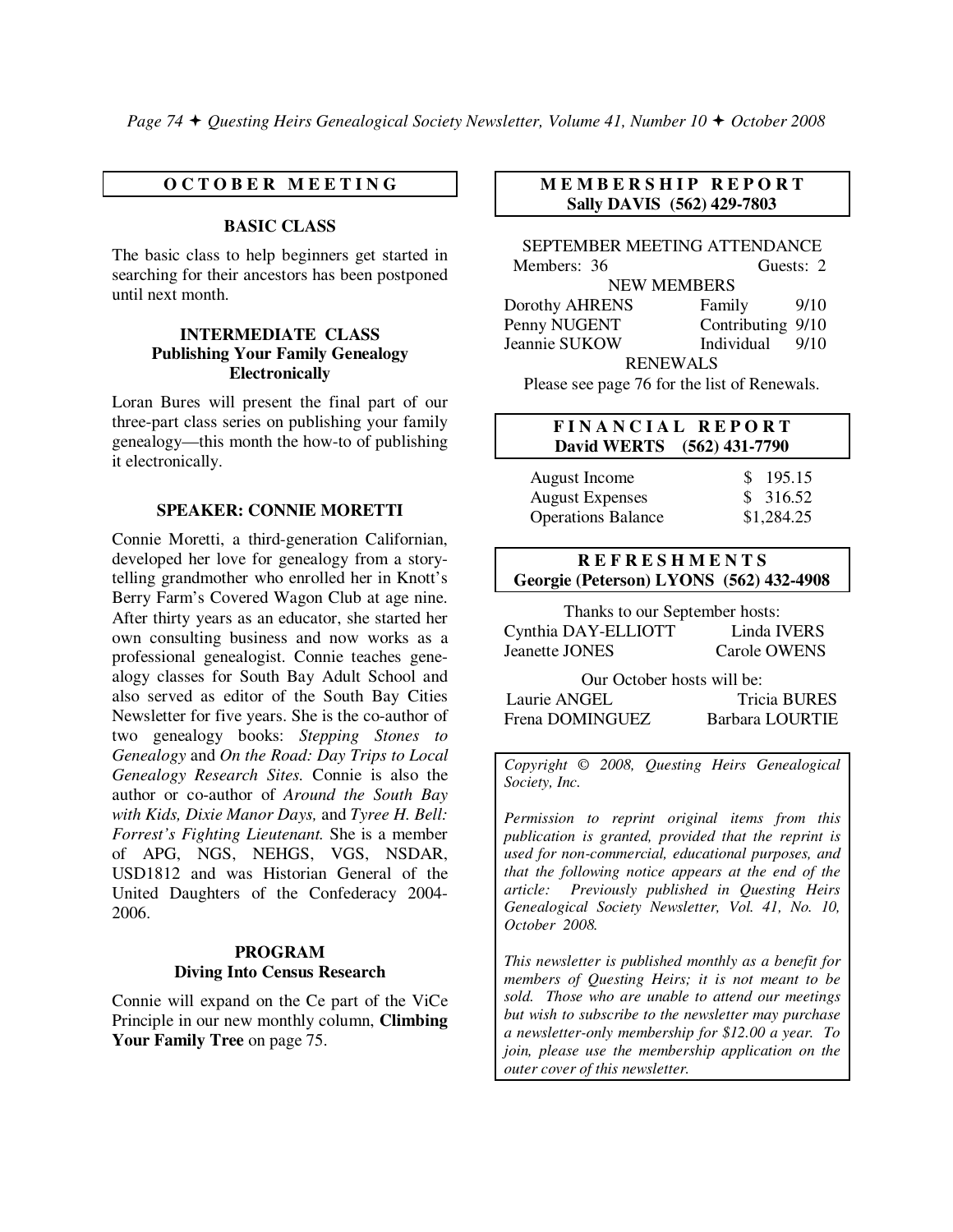# **CLIMBING YOUR FAMILY TREE**

## THE VICE PRINCIPLE by Connie Moretti

While we were in school, the Vice Principal's office was certainly a place to be avoided, but for our genealogy research, the two parts of the Vice Principle are important in our research. Once you have rounded up the information you have at home, you are ready to start collecting other documents and data.

First be sure you have Vital records, the first part of the Vice Principle, for as many family members as possible. In this day of concern over identity theft, the access to past vital records can vary greatly by locality. Some states have restricted any records less than 100 years old, while other jurisdictions are making them available online. A useful web site for death records is **http://www.deathindexes.com** which has links to online records and information about ordering copies. At **http://www.linkpendium. com** you will find links for each United States county which includes vital records and ordering information.

While you wait for the vital records you have ordered to arrive, you are ready for the second part of the viCe Principle, the US Census records. Start by making a list of all your family members that were living in 1930, and if possible include their locations. Censuses taken after 1930 are not yet open to the public due to a 72 year privacy law. Armed with your list of relatives, you are ready for a census web site. Ancestry.com is available at the Long Beach and Cerritos Family History Centers and Heritage Quest is available via the Long Beach and Los Angeles public libraries. You can use it from home with a current library card. Linkpendium includes a section for census records. There are also free sites such as **http://www.censusfinder. com** and **http://www.census-online.com/links** that can help you locate census information.

Be sure to print a copy of the census page where your family is listed. If they are enumerated near the very top or bottom of the census page, print the one before or after, in case other family members are living nearby. Before you leave the page, be sure to collect all the identifying information - State, county, roll number, page or sheet number, dwelling and family number. Sometimes you can turn your copy over, and run it through your printer again to capture those facts. It can also be helpful to mark an arrow next to your family, since some of these old hand-written documents can be difficult to decipher.

Keep searching back from 1930 to 1920 to 1910 to 1900 and printing each census. It can be very important to find your family in every census year; you never know when a widowed motherin-law may be living in the household and will help you learn a woman's maiden name. Different questions were asked in each census year, and by compiling them you can learn a great deal about your ancestors and their lives.

© *2008 Copyright Connie Moretti. All rights reserved. Reproduction in any format is strictly prohibited without written permission. Please contact Connie at cwmoretti@aol.com for more information. This column is made possible through the efforts of Questing Heirs Genealogical Society of Long Beach, California. For more information about that society, go online and visit www.qhgs.info.*

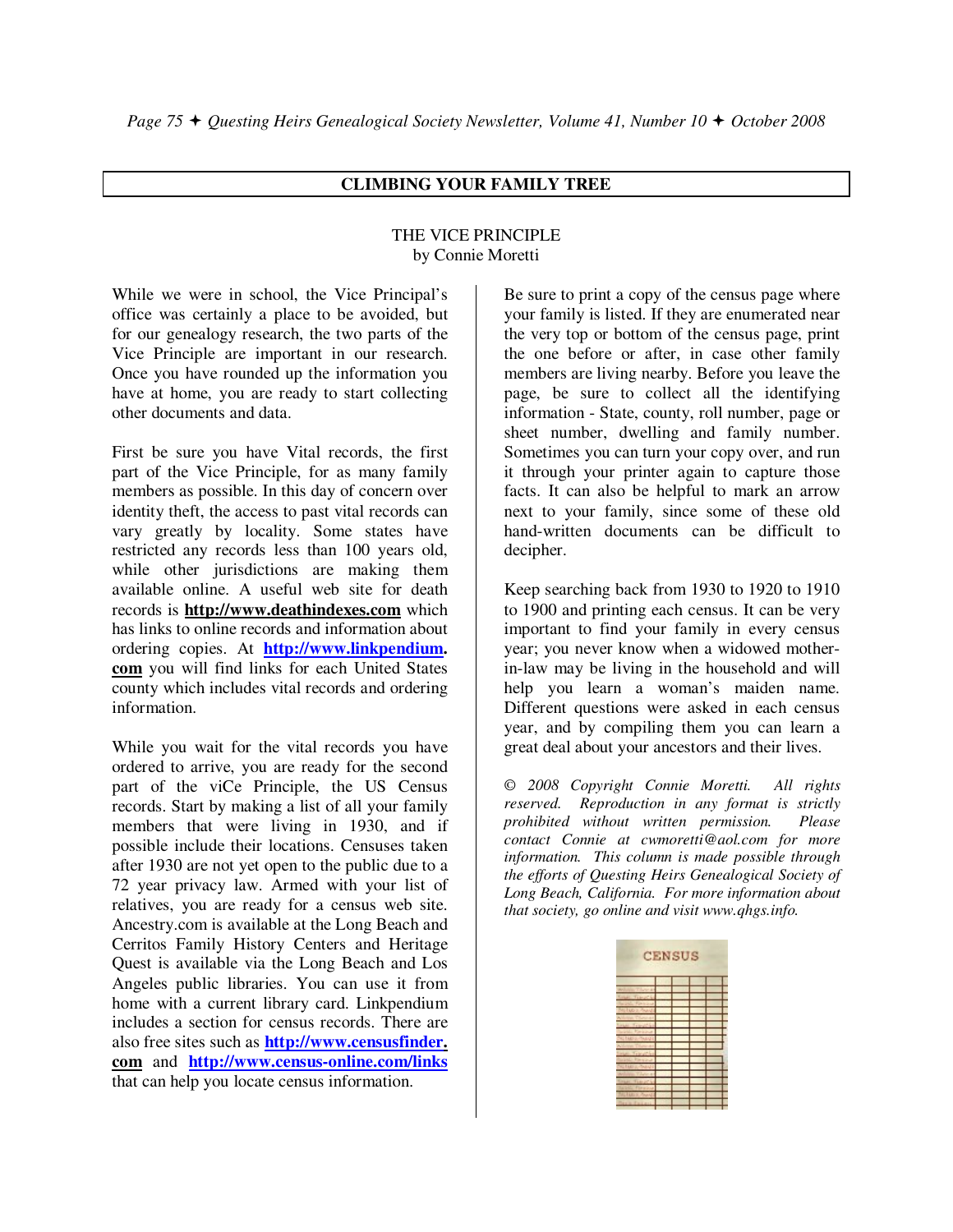# **QUESTING HEIRS NEWS**

## **ANNUAL MEMBERSHIP RENEWALS**

| Dawn ALVAREZ             | Newsletter   | 9/09 |  |  |  |
|--------------------------|--------------|------|--|--|--|
| Laurie ANGEL             | Contributing | 9/09 |  |  |  |
| Linda ARTUSO             | Contributing | 9/09 |  |  |  |
| Marilyn BRASHER &        |              |      |  |  |  |
| <b>Robert BRASHER</b>    | Patron       | 9/09 |  |  |  |
| <b>Barbara CARY</b>      | Individual   | 9/09 |  |  |  |
| <b>Evelyn COLES</b>      | Individual   | 9/09 |  |  |  |
| Robert COLLINS           | Individual   | 9/09 |  |  |  |
| Linda DONALDSON          | Individual   | 9/09 |  |  |  |
| <b>Terry HAMILTON</b>    | Family       | 9/09 |  |  |  |
| Marie HEGWER             | Individual   | 9/09 |  |  |  |
| Harry HOLGATE            | Individual   | 9/09 |  |  |  |
| <b>Linda IVERS</b>       | Individual   | 9/09 |  |  |  |
| <b>Jeanette JONES</b>    | Sustaining   | 9/09 |  |  |  |
| Charlotte LLEWELLYN &    |              |      |  |  |  |
| <b>Mike POWERS</b>       | Family       | 9/09 |  |  |  |
| <b>Barbara LOURTIE</b>   | Individual   | 9/09 |  |  |  |
| Georgie LYONS            | Individual   | 9/09 |  |  |  |
| Christina McKILLIP       | Individual   | 9/09 |  |  |  |
| <b>Harriet MILLER</b>    | Newsletter   | 9/09 |  |  |  |
| Priscilla NIELSEN        | Patron       | 9/09 |  |  |  |
| <b>Beverly PLANK</b>     | Contributing | 9/09 |  |  |  |
| <b>Joy PROUST</b>        | Contributing | 9/09 |  |  |  |
| <b>Gary REID</b>         | Individual   | 9/09 |  |  |  |
| Elizabeth REIDY          | Individual   | 9/09 |  |  |  |
| <b>Jackie RILEY</b>      | Individual   | 9/09 |  |  |  |
| Linda RYAN               | Individual   | 9/09 |  |  |  |
| Lynn SHARP               | Contributing | 9/09 |  |  |  |
| Mary SMITH               | Individual   | 9/09 |  |  |  |
| <b>Lucille STROHBEEN</b> | Individual   | 9/09 |  |  |  |
| Marjorie TARBELL         | Sustaining   | 9/09 |  |  |  |
| Cheryl TARDIF            | Individual   | 9/09 |  |  |  |
| David WERTS              | Sustaining   | 9/09 |  |  |  |
| Connie WILLIAMS          | Individual   | 9/09 |  |  |  |

It was a sunshiny day in winter, the snow was raining fast, a barefooted boy with shoes on stood sitting on the grass. There was a crowded streetcar But no one was in it, Except for a bald-headed man who was combing his hair. From an old autograph album

#### **NOMINATING COMMITTEE**

At our November meeting, Questing Heirs members will elect a President, First Vice-President (program chair), Second Vice-President (membership chair), and one Directorat-Large. These positions are all for two-year terms. The Nominating Committee—consisting of John McCoy (chairman), Jeanette Jones, and Cynthia Day-Elliott—will offer a slate of candidates at our October meeting. Members who are interested in serving on the Board of Directors should notify John as soon as possible. He may be reached by phone at (562) 423-4962 or by email at RealMac@aol.com.

# **NOTE: Submissions for the November 2008 Newsletter are due by October 26, 2008.**

# $\infty$

# **RIPLEY'S TOMBSTONE**

by Joy A., Santa Rosa, CA

Robert Ripley, the cartoonist who created Ripley's "Believe It or Not" cartoon series featuring unusual facts from around the world, is buried with his mother and father in Santa Rosa, California. His tombstone reads, "Believe It or Not." Every year I take my class to do tombstone rubbings of famous local people and his is one of their favorites.

*This article was previously published in* RootsWeb Review: *28 Nov 2007, Vol. 10, No. 48.* 

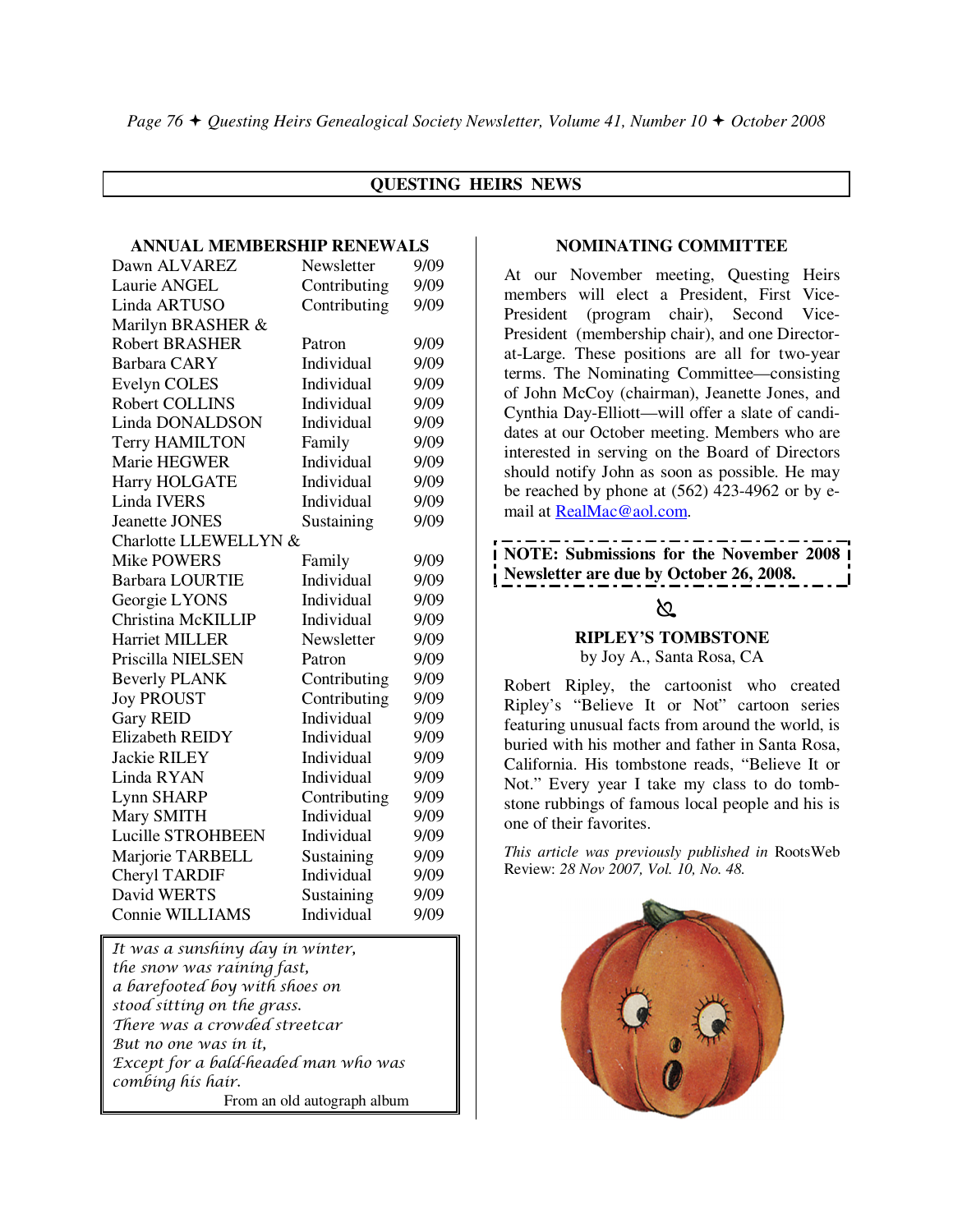# **O F I N T E R E S T**

## **HIBBEN DISSERTATION**

You may recall Jean Wilcox Hibben, who has spoken to our group in the past. She has now completed her dissertation and recently received her PhD. If you would like to take a look at the dissertation, which is titled "Family Folklore: The Effects on Family Members over Generations," you may do so at http://drop.io/Hibben Dissertation.

## **ANNIE MOORE'S MARKER**  by Ray O'Hanlon

"A dedication of a headstone for Annie will take place at Calvary Cemetery in Queens on Saturday, October 11, Annie's great-granddaughter, Julia Devous, told the *Echo*…

"Commissioner of Records for New York City, Brian Anderson, whose genealogical detective work helped uncover the true life story of Annie, and Ireland's Consul General in New York, Niall Burgess, will be taking part in the dedication.

" 'The steering committee has also extended invitations to genealogist Megan Smolenyak Smolenyak, who unveiled the Annie Moore mystery in September 2006, and to Cardinal Edward Egan, or a representative of the Archdiocese of New York, to preside over the ceremony,' said Devous…

"The headstone that will mark Annie Moore's grave, and that of five of her children, is being carved from Irish Blue Limestone. It's currently being finished in County Clare by master carver Francis McCormack of Irish Natural Stone and will be imported by the company's Boston affiliate…

"Annie Moore made history on January 1, 1892 when she became the first recorded arrival at Ellis Island in New York Harbor. A statue of the teenage immigrant now records the event at the Ellis Island Museum.

"For years it was thought that Annie had moved west from New York but two years ago it was

revealed that she had never in fact left the city and was resting in the unmarked grave in Calvary, this despite her fame and the statues depicting her on both sides of the Atlantic."

*The excerpts above are from an article that appeared in the* Irish Echo Online *on August 13, 2008.* 

# **WORLD ARCHIVES PROJECT**

Ancestry.com has established a program named the World Archives Project. In order to preserve fragile records in digital form, Ancestry.com is partnering with agencies like the National Archives, with genealogical societies, and with other organizations to achieve this goal.

In order to make the information in the digital versions readily available to researchers online, it needs to be indexed. So, Ancestry.com has established a Volunteer Indexing Program. If you would like to help, you can sign up at www.ancestry.com.

Juliana Smith reported in the 12 Sep 2008 issue of *24/7 Family History Circle* that "the indexes created through the World Archives Project will be free to everyone. Images will remain behind the paid subscription wall to cover the costs of digitization, but active contributors to the project who key 900 records or more per quarter will have access to all of the images that are part of the World Archives Project—not just those that they have helped index. In addition to that, they will receive a 10 percent discount on the renewal of their Ancestry.com U.S. Deluxe membership and 15 percent on the renewal of their World Deluxe membership."

She also points out that a society's ability to choose indexing projects from relevant areas of interest means that its indexers, being familiar with the names and locations in that particular area, can create more accurate indexes. Another factor is that the indexes will be keyed by two separate individuals and then sent to a third party for arbitration of any differences. The society will receive digitized copies of the indexes and images to use as they see fit.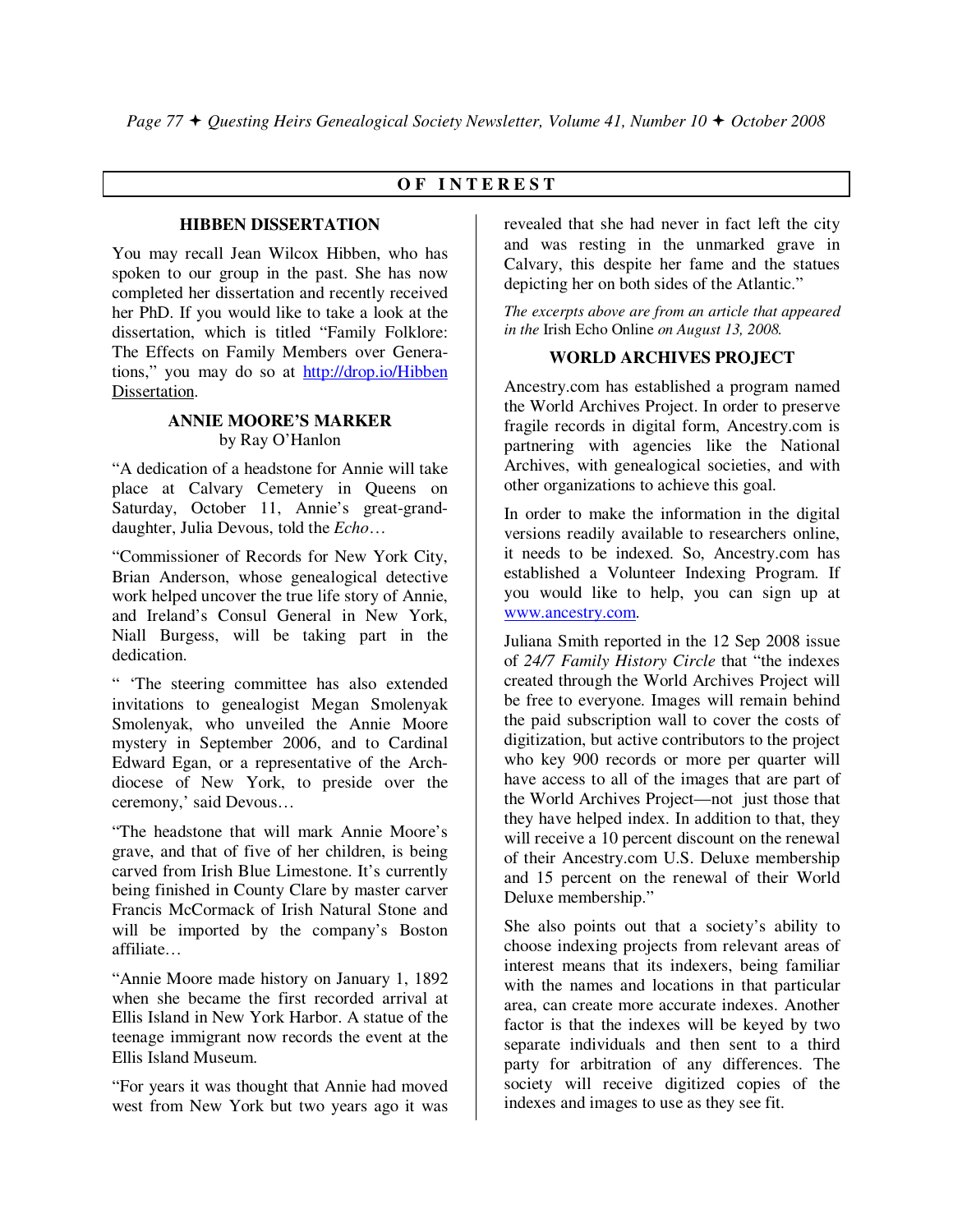# **M E T H O D S**

## **DO THE MATH**

[Genealogists often make mistakes if they don't do the math!]

**Fuzzy math** occurs when you estimate a birth date from the age given in the census.

**Bogus math** occurs when you have an exact birth date for the first child and you adjust the estimated birthday of the mother to match it.

**Destructive math** occurs when a death date is taken from a tombstone or will for the wrong man in the wrong generation because the surname matches or the cemetery is located in the right county. The fact that the man lived 150 years is ignored.

**Speculative math** occurs when the age of the wife at first marriage is matched to the actual date stated in the marriage records—especially where the wife carries a common name—Mary, Elizabeth, Sarah, etc. A surprising number of men choose a second wife with the same given name as the first—sometimes a third wife with the same given name.

It is normal for pedigrees to have more than one discrepancy with dates. When all other parts of the Search Dimensions—name and naming patterns, date or period of time, place or locality, migration patterns, and relationships—match, a date discrepancy can be accepted.

This is especially true when you document a marriage. There are more than 16 *legal recordings* for marriage—some recorded before the marriage takes place and some recorded after the marriage occurs.

State the date you have. Identify the record or source which supplied the date. Do not adjust or shrink to fit or push the "make it fit button" on your computer. Let the records stand with their evidence. Then in a separate paragraph describe your own interpretation of the evidence based on all of the records you have researched…

*From Arlene Eakle's* Genealogy News Sheet *of 8 Jul 2008 at http://www.arleneeakle.com/wordpress.* 

## **START COLLECTING EULOGIES**

Sadly, funerals are a part of each of our lives, yet ironically, they provide a unique opportunity for all family historians. My 96-year-old Greatuncle Ezio Joseph Rigadini passed away last week. Unable to attend his funeral, I wrote a tribute and asked my younger sister to read it at his memorial service.

Before beginning, I pulled up a eulogy I had written for another uncle to get some ideas. I had woven the story of Uncle Lou's life for his grandchildren and great-grandchildren to help them remember him in future years. As I reviewed the eulogy, I recalled that at the time, I had referred to another eulogy written in 1992 by a family friend.

The moral of the story? Start collecting eulogies. Today, families celebrate the lives of their loved ones with creative memorial services, often including photo slideshows, video montages, and outpourings of loving memories shared by family and friends during funeral and memorial services.

Frequently these tributes include not only traditional timelines of a person's life, careers, and hobbies, but they also paint a picture of the deceased's personality, philosophies, and outlook on life. In short, they describe what made him or her unique.

Sometimes mortuaries can "tape" the services…If not, the person arranging the services may ask speakers for copies of their eulogies. And don't forget to print guest books included with online obituaries.

As difficult as these times may be, later they can lead to opportunities to discuss shared memories, review (and identify!) family photos, recall traditions, and help introduce a younger generation to the value of recording family history.

*A Tip from the Pros by Denise Platt Stewart that appeared in* The Ancestry Weekly Journal *of 14 April 2008. Copyright © 2008, The Generations Network, Inc.*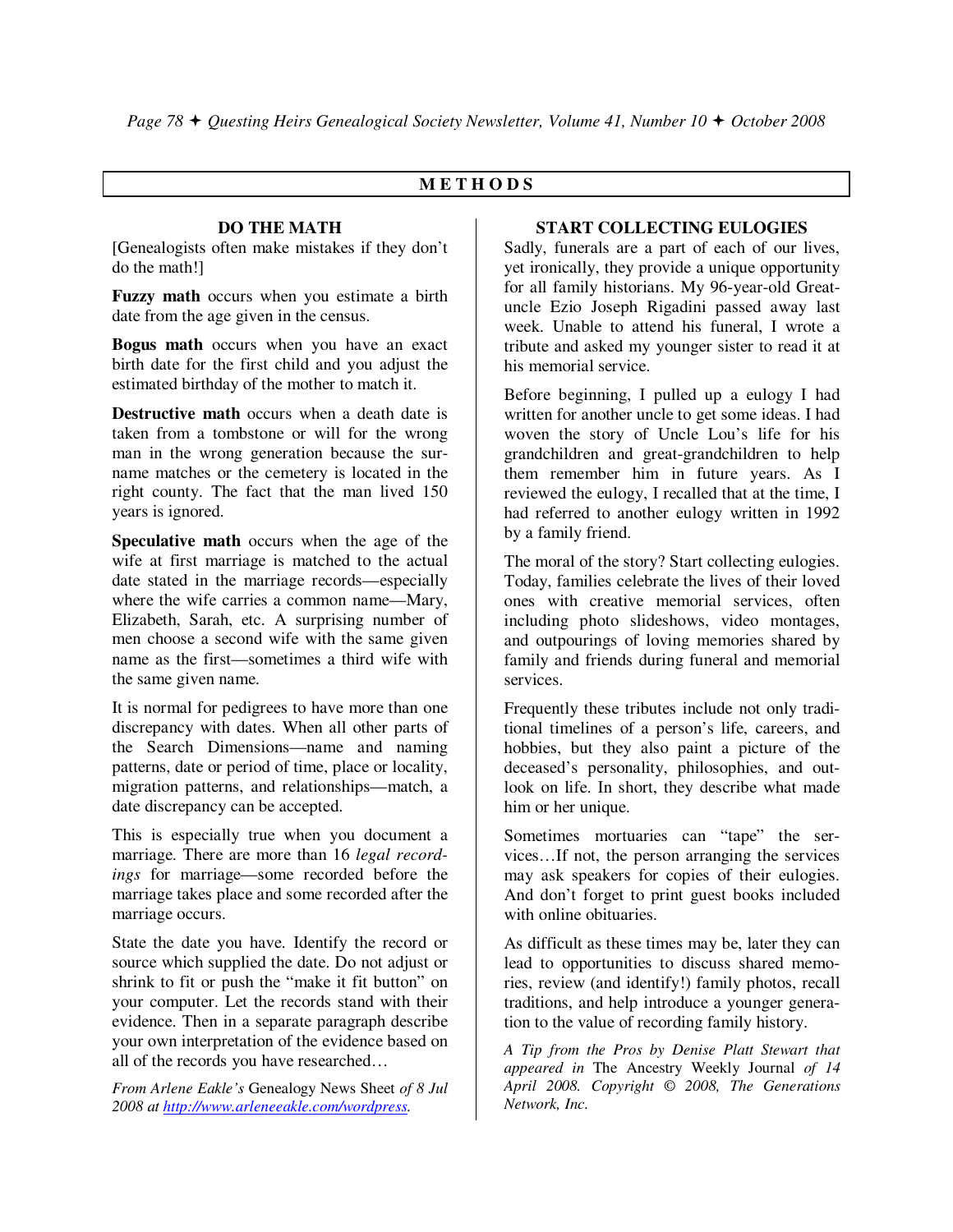# **O N T H E W E B**

## **ONLINE AGBI TO MOVE**

Godfrey Library publishes the American Genealogical Biographical Index (AGBI). The AGBI is a 226 volume every name index of hundreds of genealogies, including unindexed and partially indexed genealogies. The AGBI also indexes the Boston Transcript genealogical column that appeared from 1896 to 1941, the 1790 census, parts of the Pennsylvania Archives and various vital, church and military records. About 300 large libraries, in addition to the Godfrey Library, have print copies.

The only online addition [sic] appears on Ancestry.com. That is about to change. Beginning in January 2009 the AGBI will no longer be part of Ancestry.com. Instead the AGBI will be part of Godfrey Library's paid subscription service, Godfrey Scholar, and will also be part of World Vital Record's database offerings.

The American Genealogical Biographical Index is an invaluable first step in any genealogical research. Since the AGBI also sorts names by birthdate whenever available, it is also an important research tool when the same given name appears many times during a surname search. The AGBI also sorts by geographical location within a surname listing.

Godfrey Library owns all the material indexed in the AGBI.

Godfrey Library, a library of genealogy and family history, is located in Middletown, Connecticut. www.godfrey.org

*This announcement, written by the Godfrey Library, was posted on* Eastman's Online Genealogy Newsletter *of 29 Sep 2008 at http://blog.eogn.com. Copyright © 2008 by Richard W. Eastman.* 

## **FAMILY SEARCH WIKI**  https:///wiki.familysearch.org

FamilySearch has created a wiki that contains thousands of articles on family history research topics and how-to instructions. You can search for articles by country or topic and can access this information without registering. You can also browse the forum entries.

In order to participate in discussions and create or edit articles, however, you do need to register. Registration is free, and instructions for doing it are provided. You will be asked to choose a user name and password and to enter your email address.

A number of links are provided to help you get started in using the wiki. Take a look at it, and see what you can find.

# **NEW WEB SITE MAPS SURNAMES WORLDWIDE**

# http://www.publicprofiler.org/worldnames

We all want to know where our ancestors came from but many of us are also curious as to where our distant relatives now live. A new web site can provide many such clues, if not definitive answers.

The Public Profiler site plots eight million last names using data from electoral rolls and phone directories. The site covers 300 million people in 26 countries, showing the origins of names and where families have moved to. The site also reveals which of the five million first names (forenames) are most closely associated with different surnames and lists the top regions and cities for each surname.

The Public Profiler web site was developed by a team of geographers from University College London…Most surnames originated in specific places in the world and remain most frequent in those areas, but have often spread to other countries because of migration, the research shows…

You do need to have JavaScript enabled on your browser and a recent version of Flash Player installed on your computer to see the maps.

*Excerpted from* Eastman's Online Genealogy Newsletter *of 1 Sep 2008 at http://blog.eogn.com. Copyright © 2008 by Richard W. Eastman.*